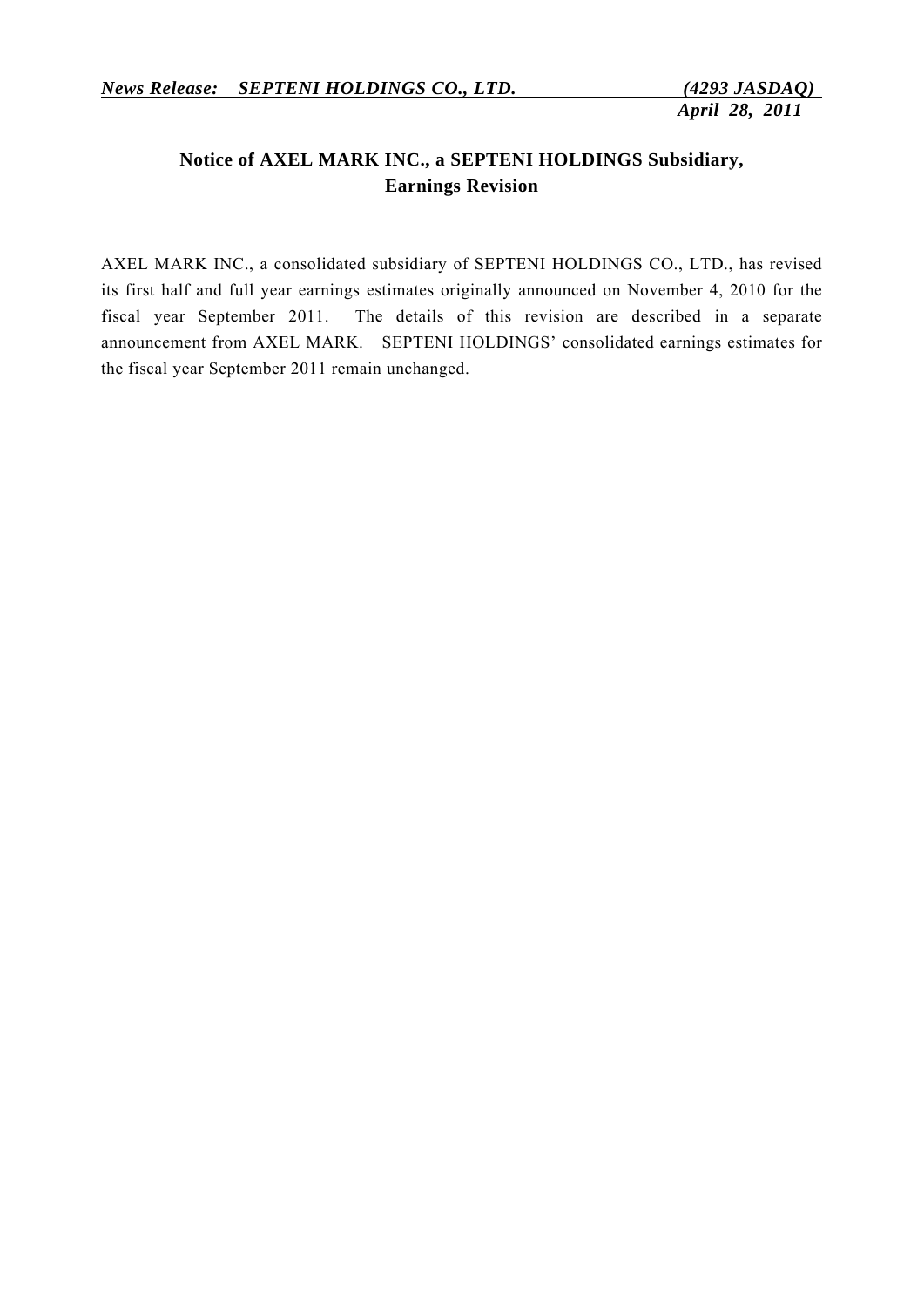# **Notice of Earnings Revision by AXEL MARK**

AXEL MARK INC. (TSE Mothers, 3624), a mobile contents services provider, has revised its first half and full year earnings estimates originally announced on November 4, 2010 for the fiscal year September 2011. The details of the revision are described below.

### 1. Earnings Estimates Revision

#### (1)First Half Fiscal Year September 2011 Earnings Estimate Revision

(October 1, 2010 to March 31, 2011)

|                       | Net Sales   | Operating   | Ordinary    | Net Income  | <b>EPS</b> |
|-----------------------|-------------|-------------|-------------|-------------|------------|
|                       |             | Income      | Income      |             |            |
| Initial Estimates (A) | Million Yen | Million Yen | Million Yen | Million Yen | Yen        |
|                       | 700         | 9           | 6           |             | 34.63      |
| Revised Estimates (B) | 644         | 29          | 27          | 23          | 838.89     |
| Change $(B-A)$        | $-56$       | 20          | 21          | 22          | 804.26     |
| Change, %             | $-8.0$      | 222.2       | 350.0       |             |            |

# (2)Full Year Fiscal Year September 2011 Earnings Estimate Revision

|                       | Net Sales   | Operating   | Ordinary    | Net Income  | <b>EPS</b>  |
|-----------------------|-------------|-------------|-------------|-------------|-------------|
|                       |             | Income      | Income      |             |             |
| Initial Estimates (A) | Million Yen | Million Yen | Million Yen | Million Yen | Yen         |
|                       | 1,400       | 20          | 13          |             | 242.41      |
| Revised Estimates (B) | 1,200       | 20          | 13          | ⇁           | 242.41      |
| Change $(B-A)$        | $-200$      |             |             |             |             |
| Change, %             | $-14.3$     |             |             |             |             |
| FY September 2010     | 1,342       | 36          | 28          | -56         | $-2,005.79$ |

(October 1, 2010 to September 30, 2011)

# 2. Reason for Revisions

The operating environment surrounding the mobile contents market is changing dramatically, with growth in the conventional cellular telephone contents market stagnating while growth in "smartphone" applications market expands along with growth in the number of smartphone terminals. Against this backdrop, AXEL MARK has endeavored to offset declines in the number of users of websites for conventional cellular telephones by promoting development and sales of "e-book" and other new applications for smartphones.

# <First Half Fiscal Year September 2011>

While sales of e-books and other applications downloaded to smartphones trended strongly, larger than expected declines in unit sales prices led to a shortfall in sales and forced AXEL MARK to revise its sales estimates down to below the initial estimates.

Despite expectations of lower sales, expansion in income from music websites for conventional cellular telephones from collaborative partners and reduction in sales, general and administrative costs is expected to have allowed income at the operating, ordinary and net levels to exceed earnings estimates during the first half.